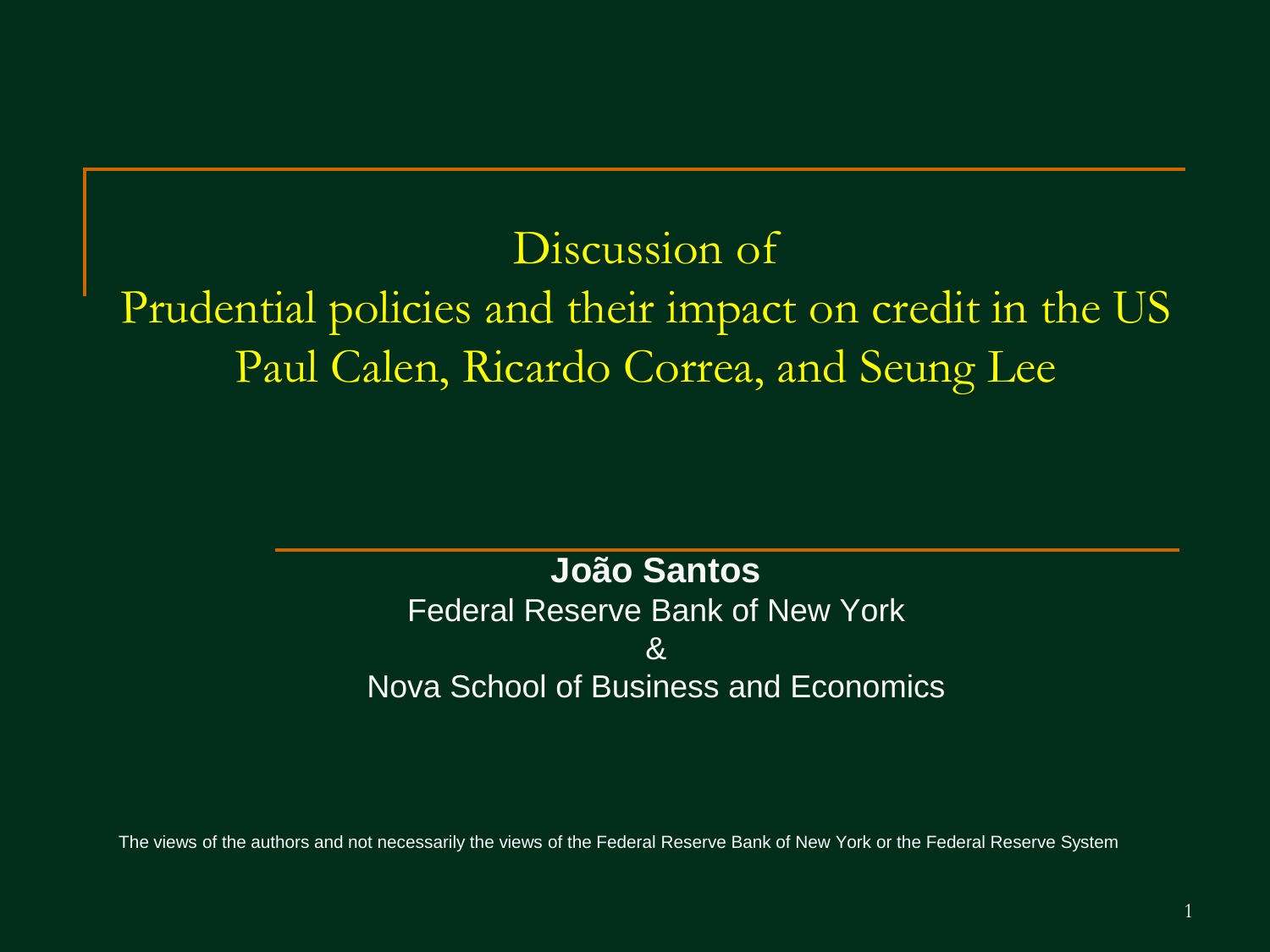# **Paper objectives**

- Investigate the effects of prudential policies on credit supply in the US
- The authors are interested in finding out the effect on credit supply of
	- $\Box$  (a) stress tests
	- (b) interagency guidance on leveraged lending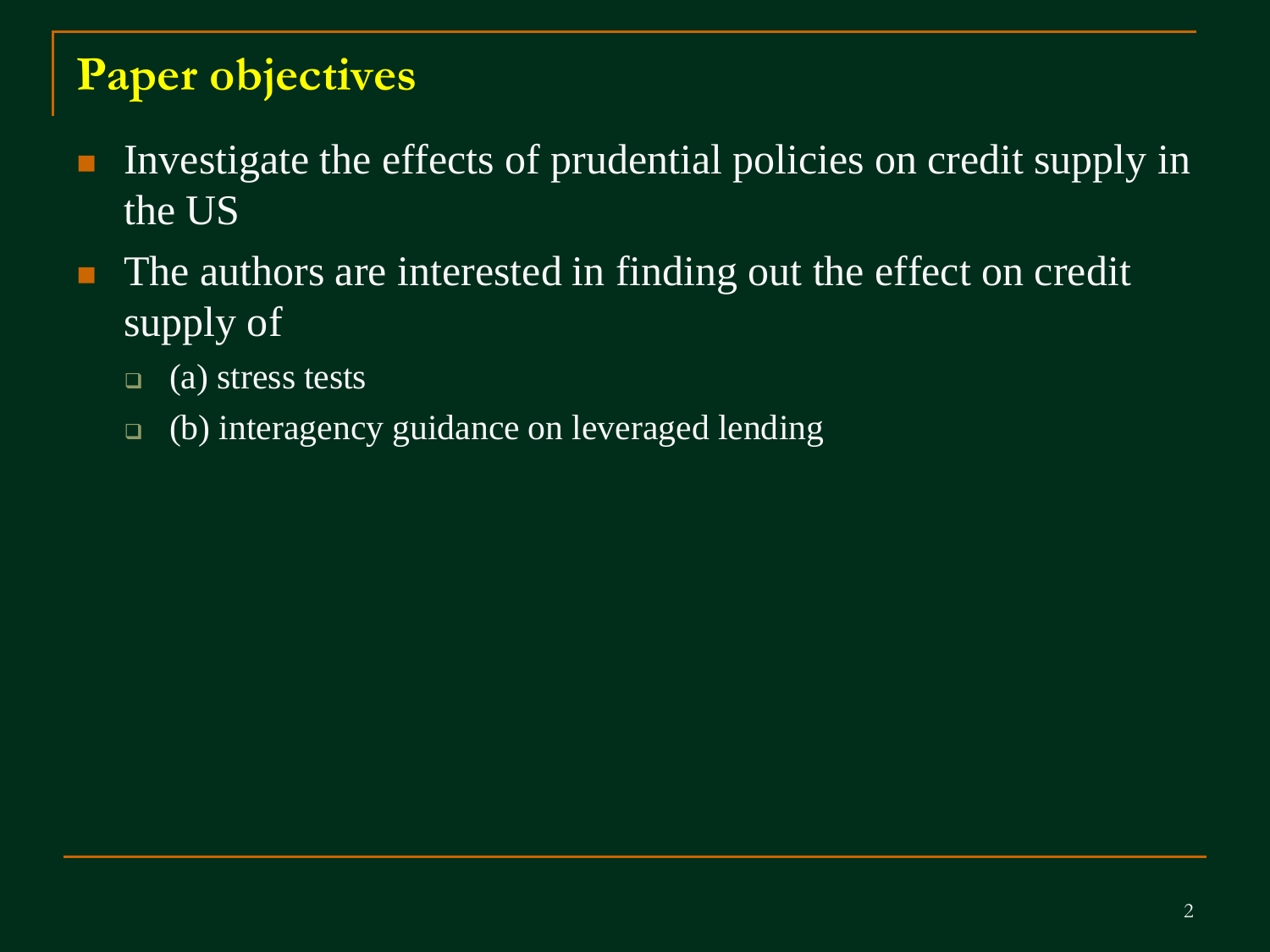# **Paper methodology**

#### Stress tests investigation

□ Authors attempt to identify the impact on credit supply by looking at each CCAR bank's share of jumbo mortgage origination relative to all banks and nonbanks in a given state.

### Leveraged lending guidance investigation

□ The authors attempt to identify the impact on credit supply by looking at each financial institution's dollar share of speculative grade syndicated loan originations.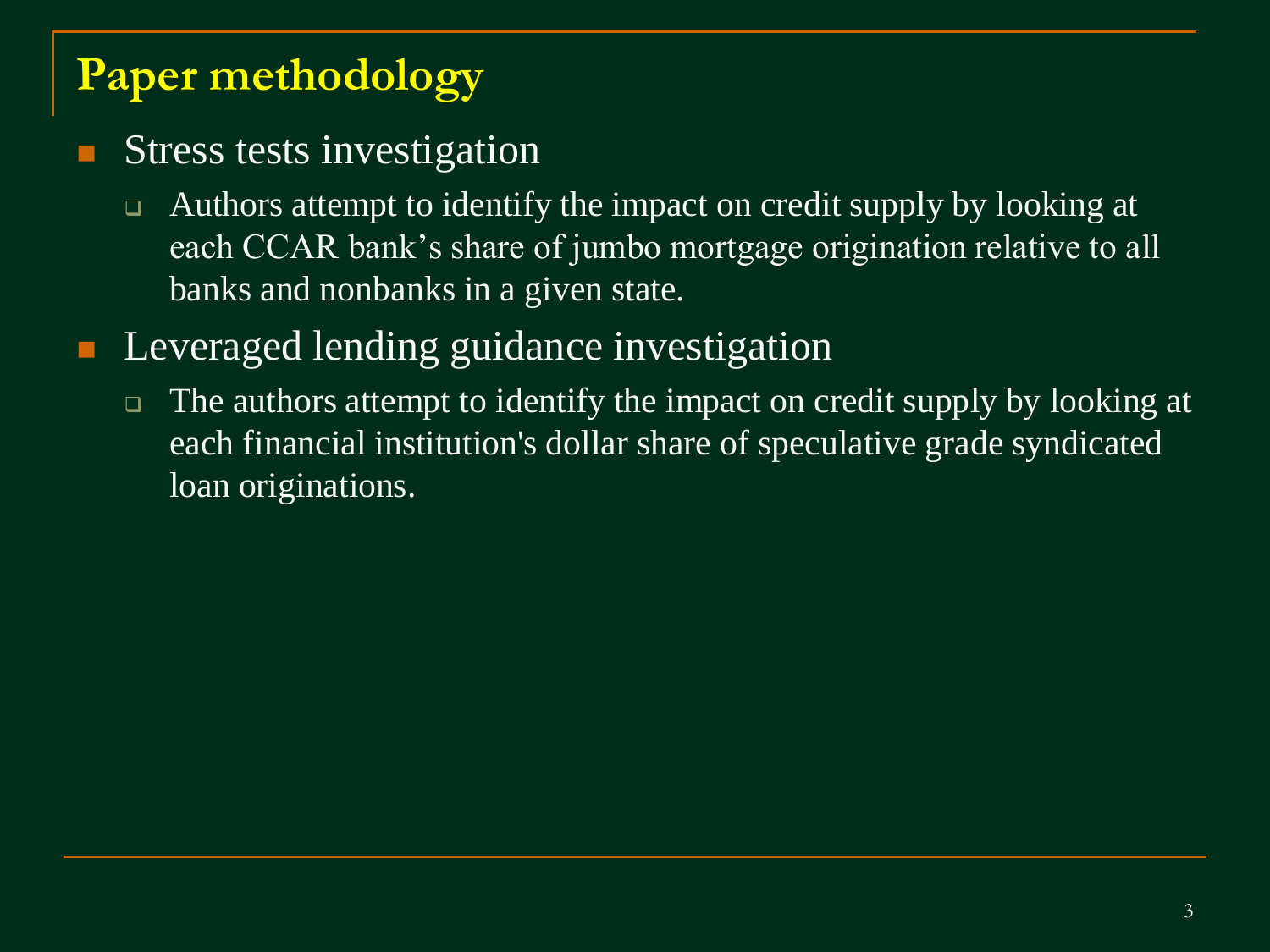# **Paper key findings**

- Stress tests had a negative impact on CCAR bank's state share of jumbo mortgage originations.
- The authors find similar results by looking at mortgage approval rates
	- These effects are restricted to 2011 stress tests
	- □ On that year, effects more pronounced among banks with lower capital ratios
- Interagency guidance on leverage lending reduced the share of the bank's term loan originations that were rated speculative grade
	- $\Box$  The effect is only evident after the answers to FAQ that regulators issued after their guidance
	- □ Limited evidence on nonbanks' leveraged lending activites.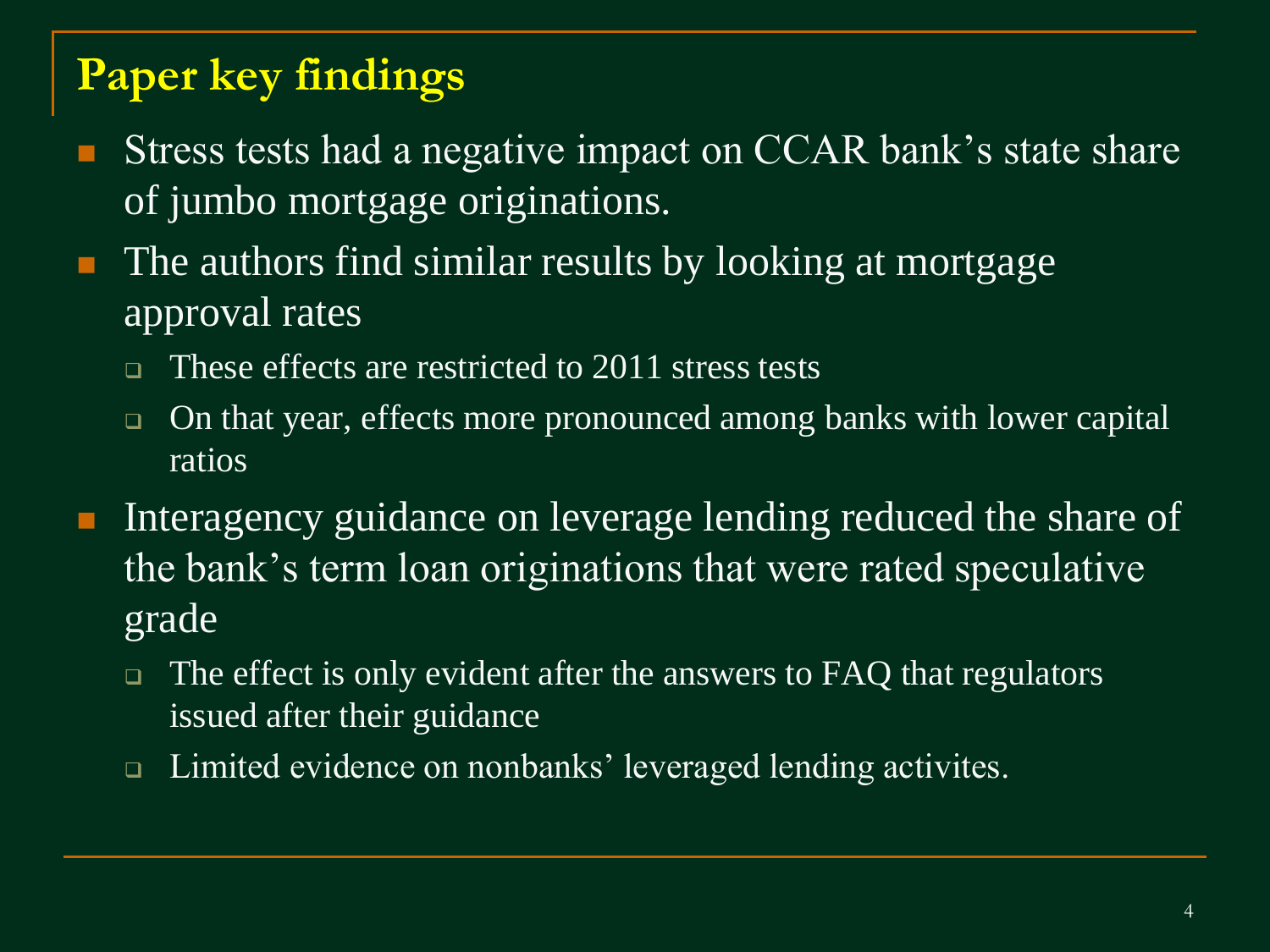### **Comment 1: Design of the paper**

- What is the rationale for combining in the same paper an investigation of two so distinct macroprudential policies?
- **The authors say: "It is the first to assess the impact of** instruments intended to curtail credit growth in the post crisis period in the US.'
	- □ The goal of leveraged lending guidance may have been to curtail the growth of leveraged loans, but that was not (and is not) the goal of stress tests.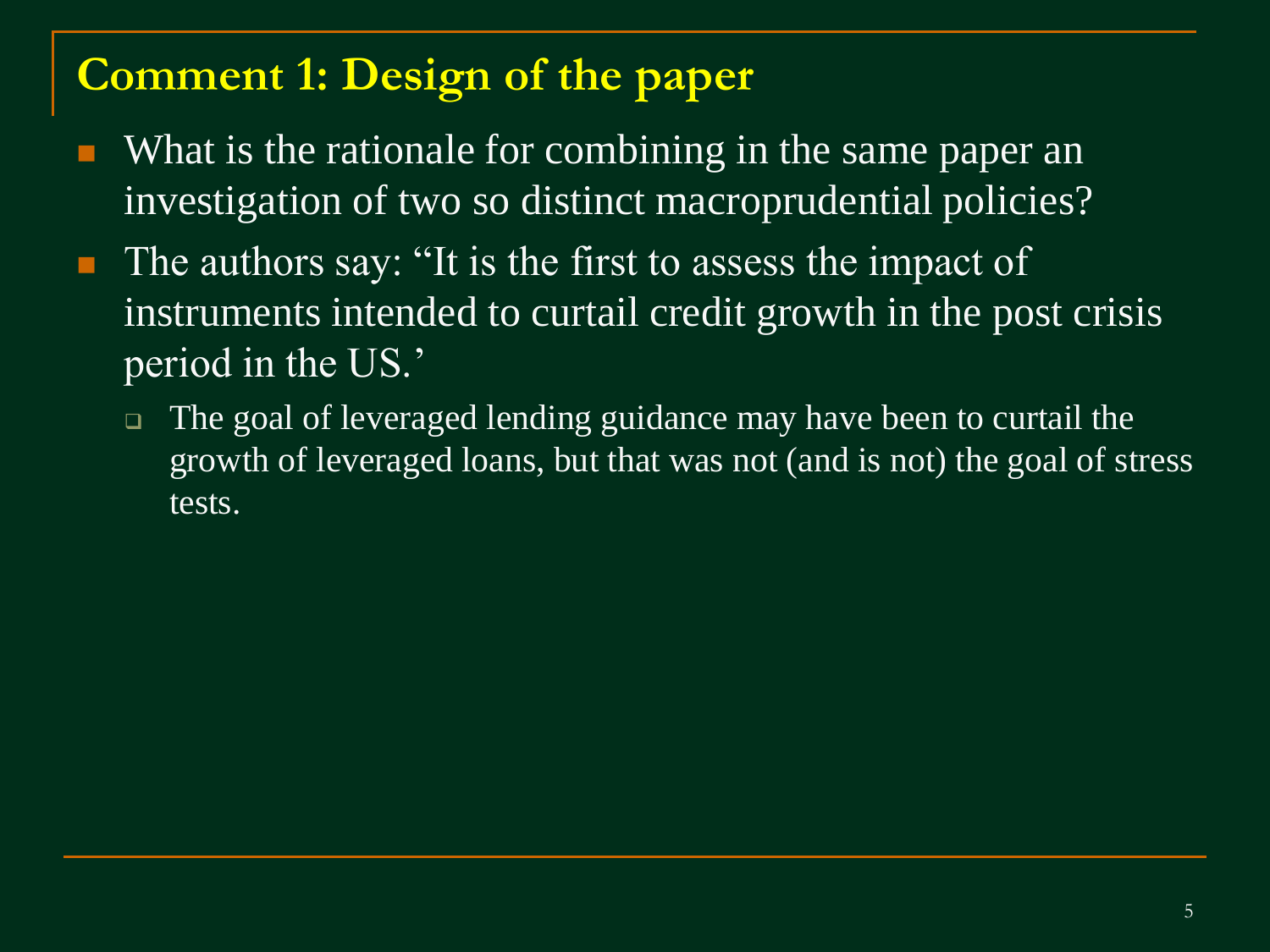### **Comment 2: Methodology – Stress tests investigation**

- Why focus the investigation on the effects of stress tests on jumbo mortgages?
	- $\Box$  Is this the main place where we would expect a response by capital constrained banks?
- Why rely on the bank's capital ratio to identify capital constrained banks?
	- □ Why not use information on banks whose capital plans were not approved, or those that were only conditionally approved, or even information on relevant MRAs and MRIAs issued around the stress tests?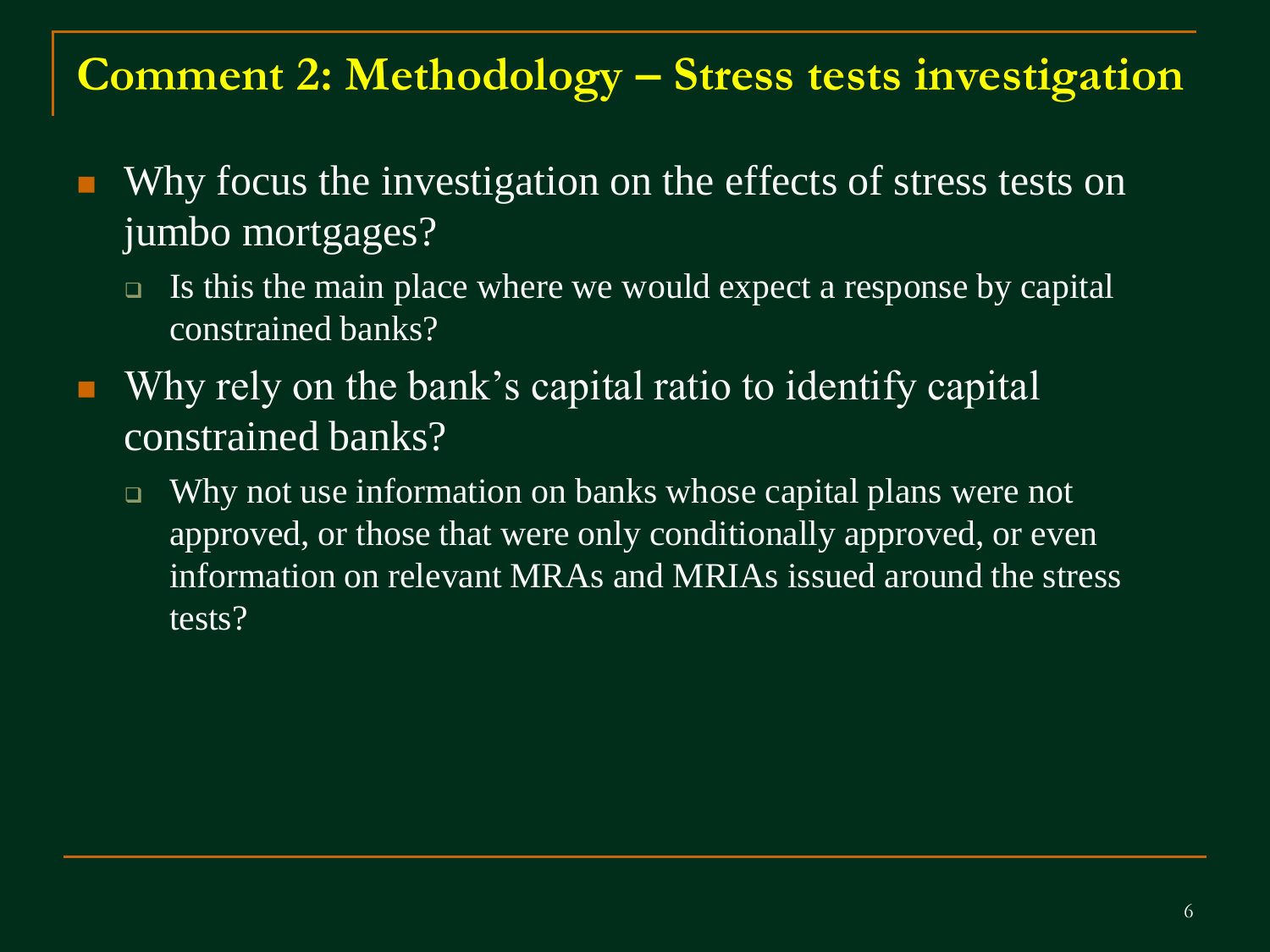# **Comment 2: Methodology – Leveraged lending guidance investigation**

- SNC has some limitations for an investigations of this nature
- Identification of leveraged lending based on banks' own loan ratings is susceptible to be influenced by banks
- Not comprehensive for loans arranged by nonbanks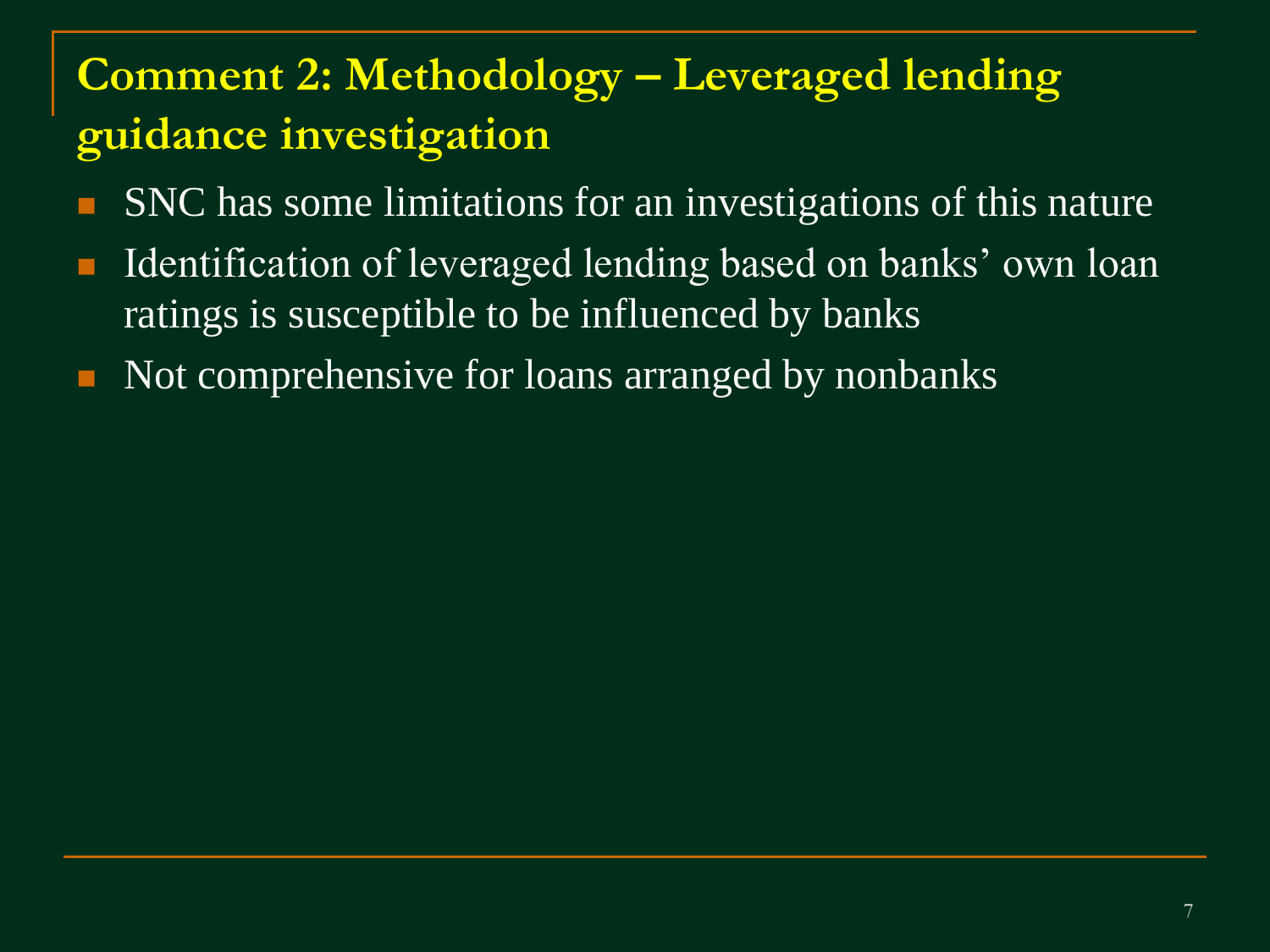# **Comment 2: Methodology (cont.)**

- What is the rationale for the difference in the methodologies used in the two parts of the paper?
	- Stress test part: bank's share of jumbo mortgage origination relative to all banks and nonbanks in a given state.
	- Guidance part: financial institution's dollar share of speculative grade syndicated loan originations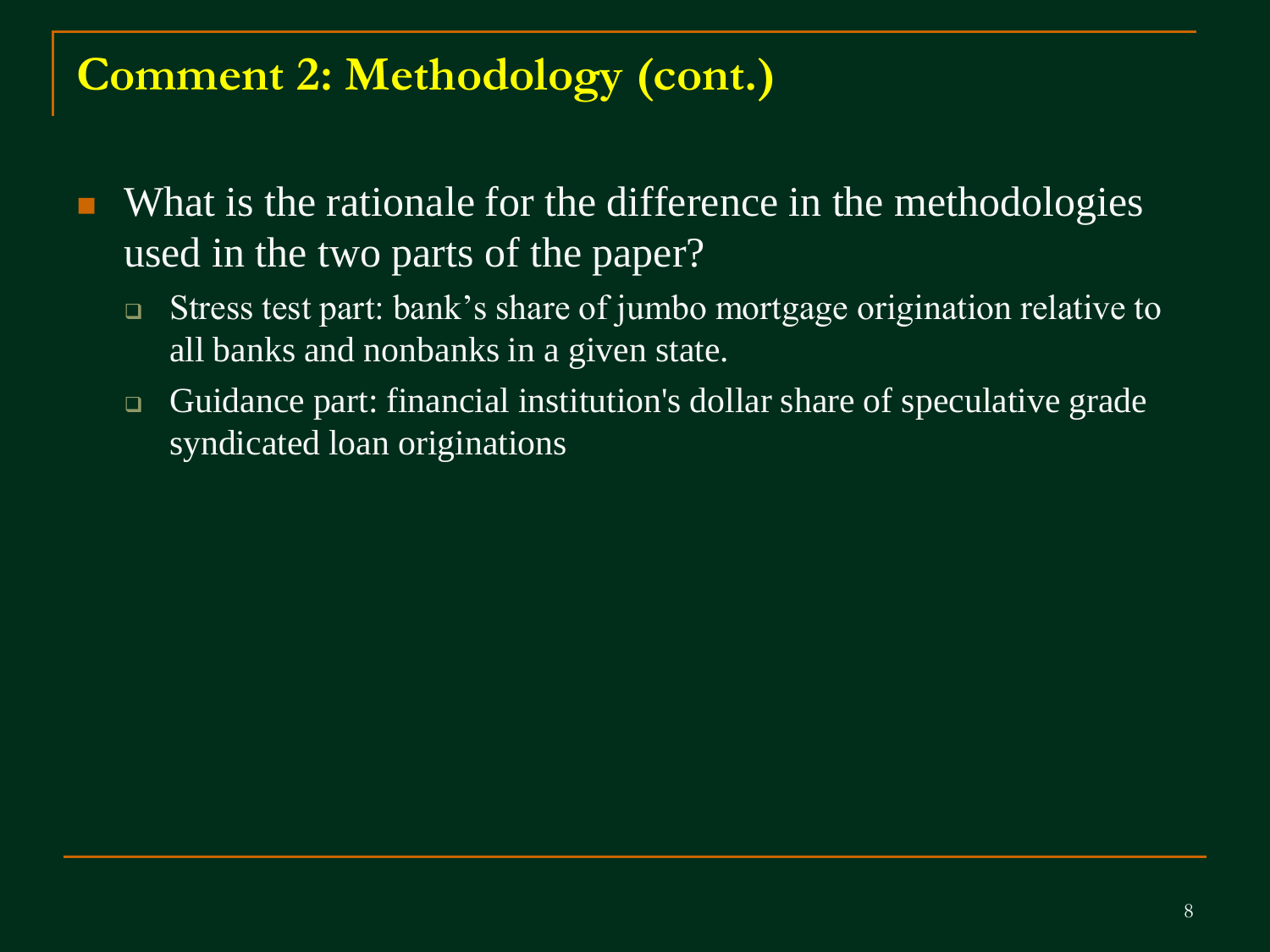#### **Comment 3: Results**

The authors claim that only the 2011 stress tests had an effect.

□ But, in 2012 four banks "failed" the tests, in 2013 objections issued to the plans of two banks and in 2014 objections were issued to the plans of four banks.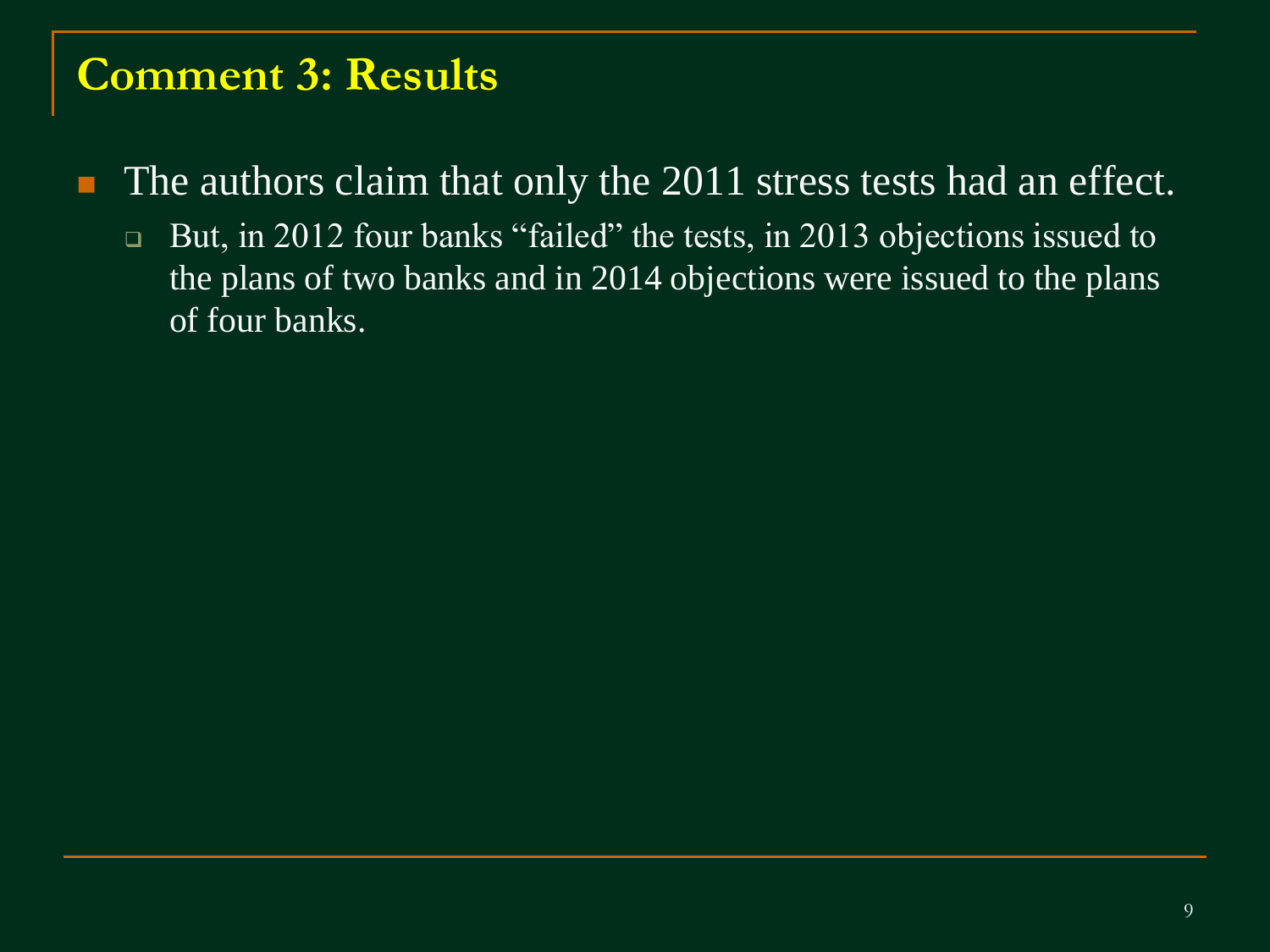#### **Comment 3: Results (cont.)**

- The authors claim the guidance:
	- □ did not have an effect on overall leveraged lending;
	- that banks cut on leveraged lending but only after the issuance of the answers to FAQ,
	- that nonbanks increased leveraged lending but only in the period after the issuance of the guidance.
	- □ Isn't it puzzling that banks cut on leveraged loans and nonbanks do not take advantage of that decline in activity?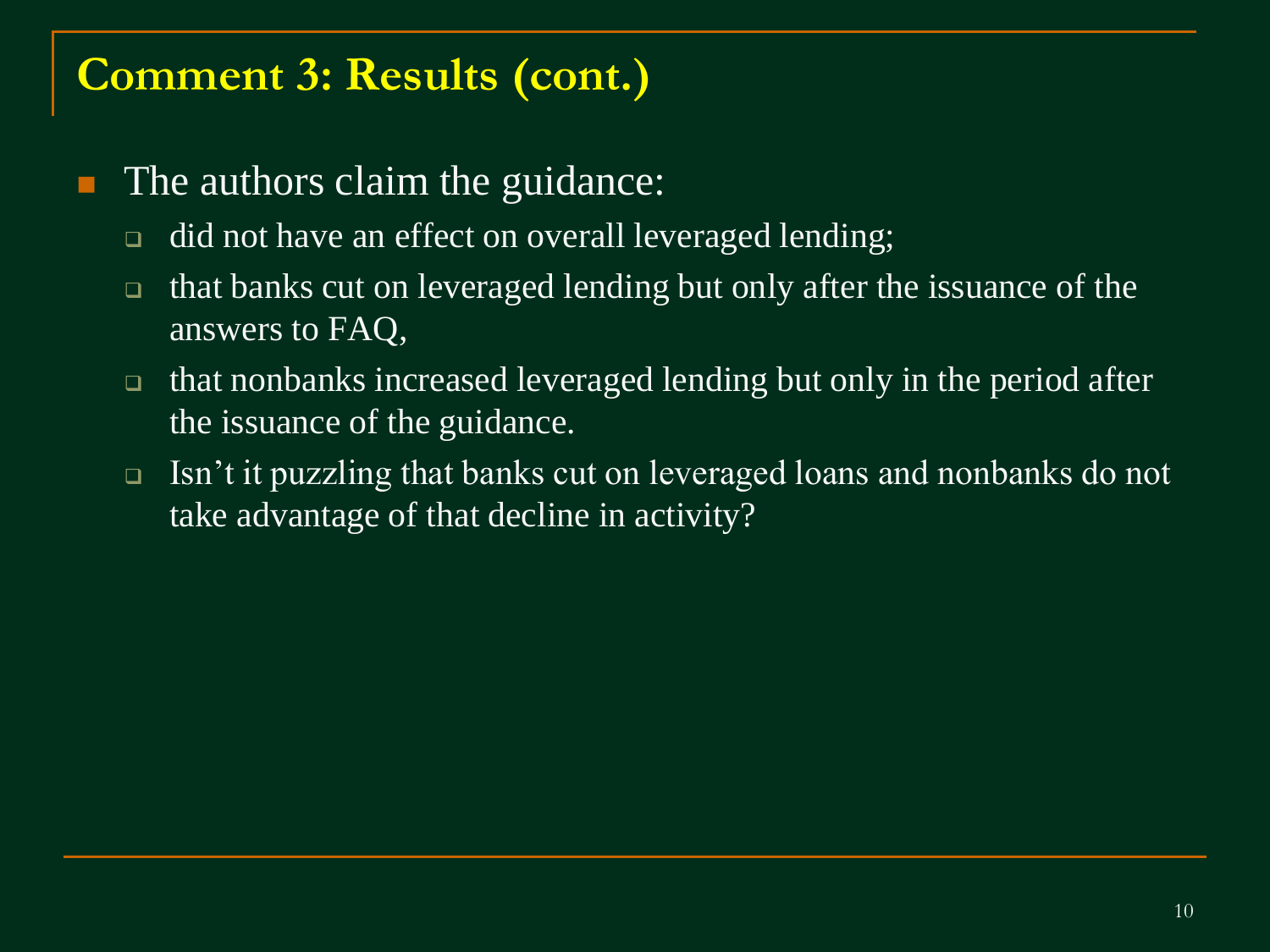# **Did leveraged lending had an effect on lending?**



Source: Kim, Plosser and Santos (2016)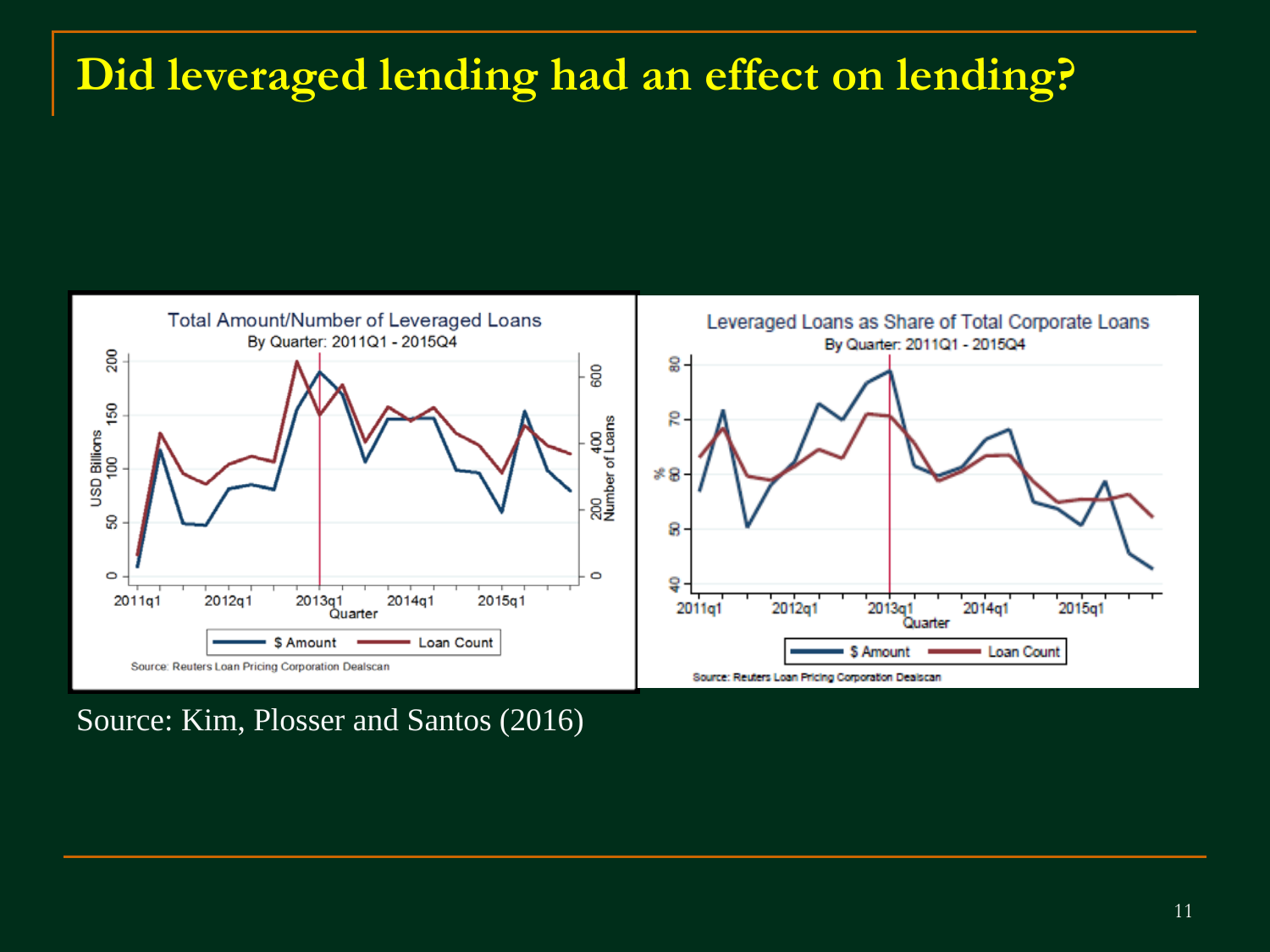# **Have nonbanks benefited from the guidance?**



Source: Kim, Plosser and Santos (2016)

We also uncover evidence that borrowers switch from banks (in particular LISCC banks) to nonbank lenders after the issuance of the guidance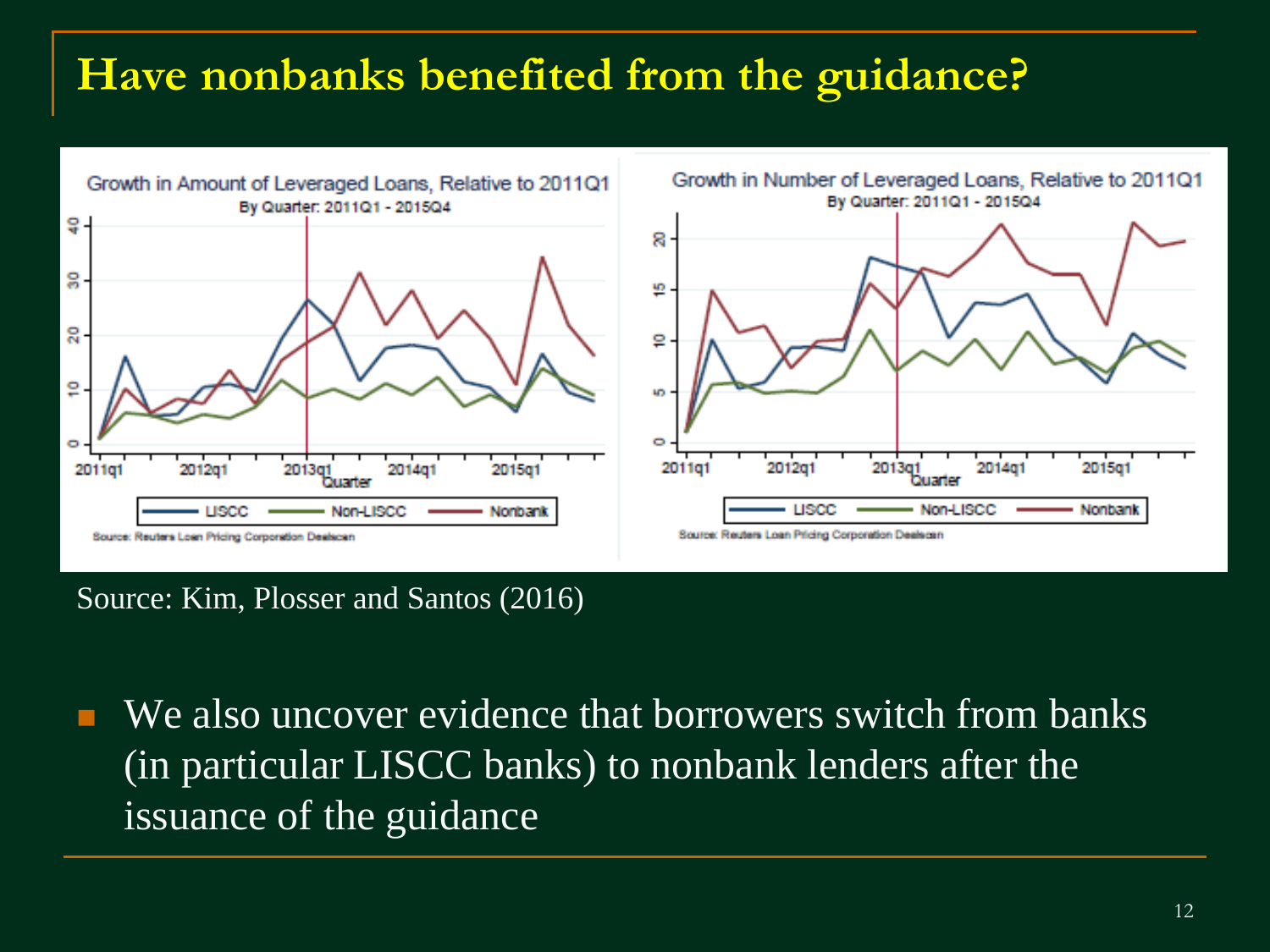# **Did guidance trigger other effects?**

- During the same time period that banks were cutting down on leveraged lending, nonbanks were increasing their borrowing from banks, probably to fund their additional leverage
- This evidence highlights an important challenge of macroprudential policies. Since their reach targets the entire banking system, they are more likely to trigger significant responses, some of which may have potentially unintended consequences.